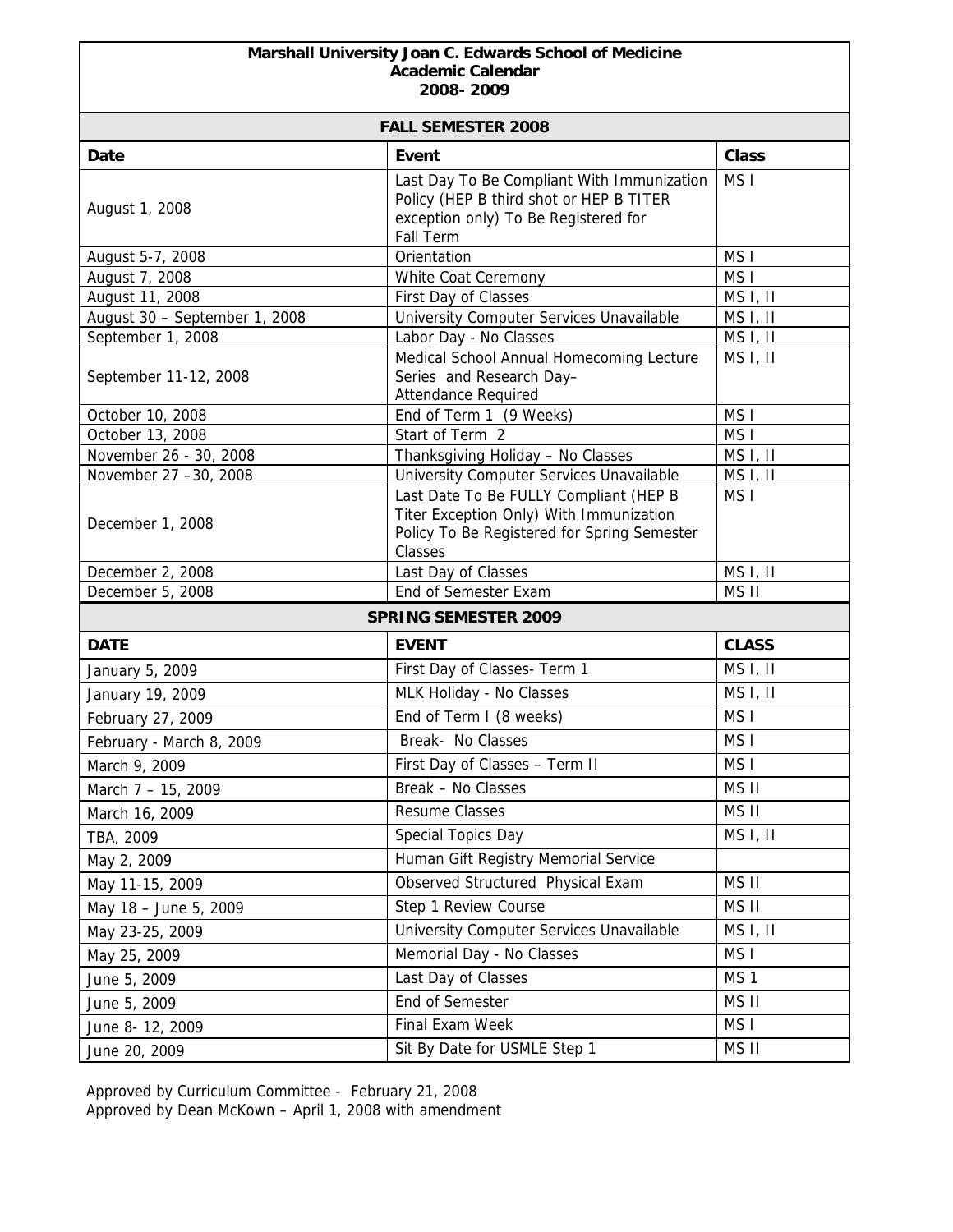| 2008-2009 Academic Year<br>Year III Calendar       |                                                                             |                                                                                                                                                                 |
|----------------------------------------------------|-----------------------------------------------------------------------------|-----------------------------------------------------------------------------------------------------------------------------------------------------------------|
| <b>DATE</b>                                        | <b>EVENT</b>                                                                | <b>CALENDAR NOTES</b>                                                                                                                                           |
| <b>July 7, 2008</b>                                | <b>Clinical Orientation</b>                                                 |                                                                                                                                                                 |
| Rot 1<br>July 8, 2008 - August 29, 2008            | Block A - July 8 - August 2<br>Block B - August 3 - August 29               | August 30 - September 1, 2008<br><b>University Computer Services</b><br>Unavailable                                                                             |
| Rot <sub>2</sub><br>September 2 - October 24, 2008 | Block A - September 2 - September 27<br>Block B - September 28 - October 24 | Off Labor Day- September 1<br><b>Annual Homecoming Lectures-</b><br>Series and Research Day Sept.<br>11-12, 2008. Details on Time<br>TBA                        |
| Rot <sub>3</sub><br>October 27- December 19, 2008  | Block A - October 27 - November 22<br>Block B - November 23 - December 19   | Thanksgiving Holiday-<br>Off 12:01 a.m., November 27-<br>12:01 a.m., November 28<br>November 27 -30, 2008<br><b>University Computer Services</b><br>Unavailable |
| December 20, 2008 - January 4,<br>2009             | <b>HOLIDAY BREAK</b>                                                        |                                                                                                                                                                 |
| Rot 4<br>January 5 - February 27, 2009             | Block A - January 5 - January 31<br>Block B - February 1 - February 27      |                                                                                                                                                                 |
| Rot <sub>5</sub><br>March 2, 2008 - April 24, 2009 | Block A- March 2 - March 28<br>Block B - March 29 - April 24                |                                                                                                                                                                 |
| April 25, 2009- May 3, 2009                        | <b>SPRING BREAK</b>                                                         | May 2 <sup>nd</sup> , 2009 Human Gift<br><b>Registry Memorial Service</b>                                                                                       |
| Rot <sub>6</sub><br>May 4, 2009 - June 26, 2009    | Block A- May 4 - May 30<br>Block B- May 31 - June 26                        | May 5 (TBC)<br>Sr. Golf Outing excused from<br>11:30 $a.m. - 6:30$ p.m.<br>May 23-25, 2009<br><b>University Computer Services</b><br>Unavailable                |
|                                                    | <b>CCCE EXAM June 27</b>                                                    | <b>Date to Be Confirmed</b>                                                                                                                                     |
| <b>Senior Orientation</b><br>(including ACLS)      | June $29 - July 3$                                                          |                                                                                                                                                                 |